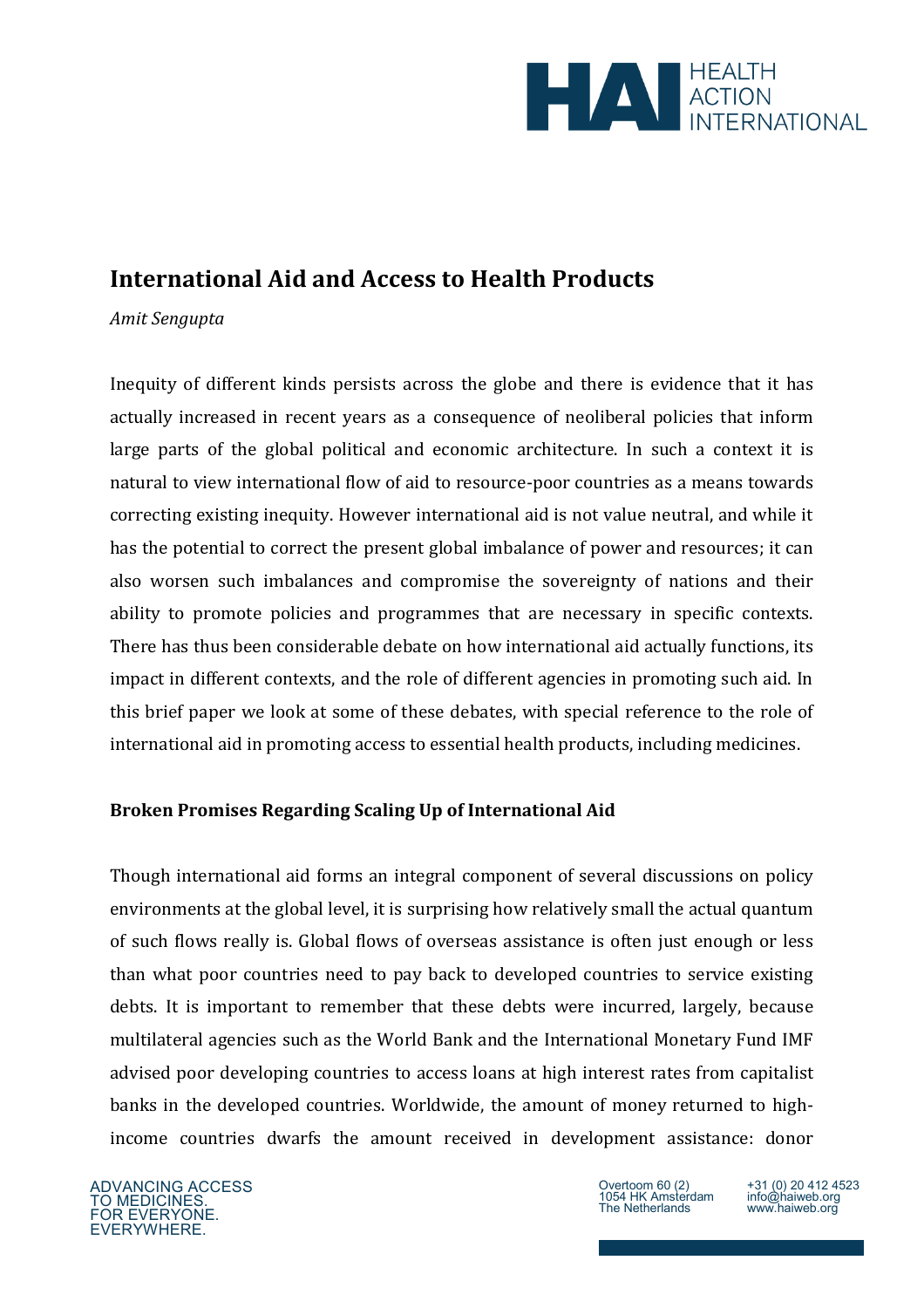

countries receive back many times over in debt repayments what they give in aid (People's Health Movement et al., 2006). Journalist Ken Wiwa, son of Ken Saro-Wiwa, the activist hanged for opposing Shell Oil's destruction of Nigerian homelands, noted: '*You'd need the mathematical dexterity of a forensic accountant to explain why Nigeria borrowed \$5 billion, paid back \$16 billion, and still owes \$32 billion*' (Wiwa, 2004).

Recently, in the aftermath of the devastating earthquake in Haiti, the IMF rescinded an emergency loan of \$100 million to Haiti and re-offered it as a grant. What is, however, not debated adequately, is how did Haiti get into a situation where taking on another loan could put millions of lives in jeopardy. It estimates that by 1999, the country was paying \$38 million in debt service; while the health budget the same year was \$26 million. Between 1995 and 1996 in particular, Haiti paid 900 million gourdes (approx. 25 million US\$) in debt service. During the same period, only 120 million was invested in agriculture. Please note that half the population lives in rural areas. According to the Haitian Central Bank, in 2006 alone, total debt service paid was \$57 million, with 47% going to International American Development Bank (IADB), 30% to the World Bank, and 10% to the IMF.

Moreover, the inflow of international aid in many cases, is much less than the outflow from developing countries as a result of their trade deficit, largely with developed nations. As we see in the following table, of the three regions of developing the world, only in the case of Africa do we see that inflow of aid is higher than the outflow due to trade deficit.

> Table: Flow of ODA and Trade Deficit, By Region (World Bank, 2005) *(Figures for (2003) in US \$ Billion)*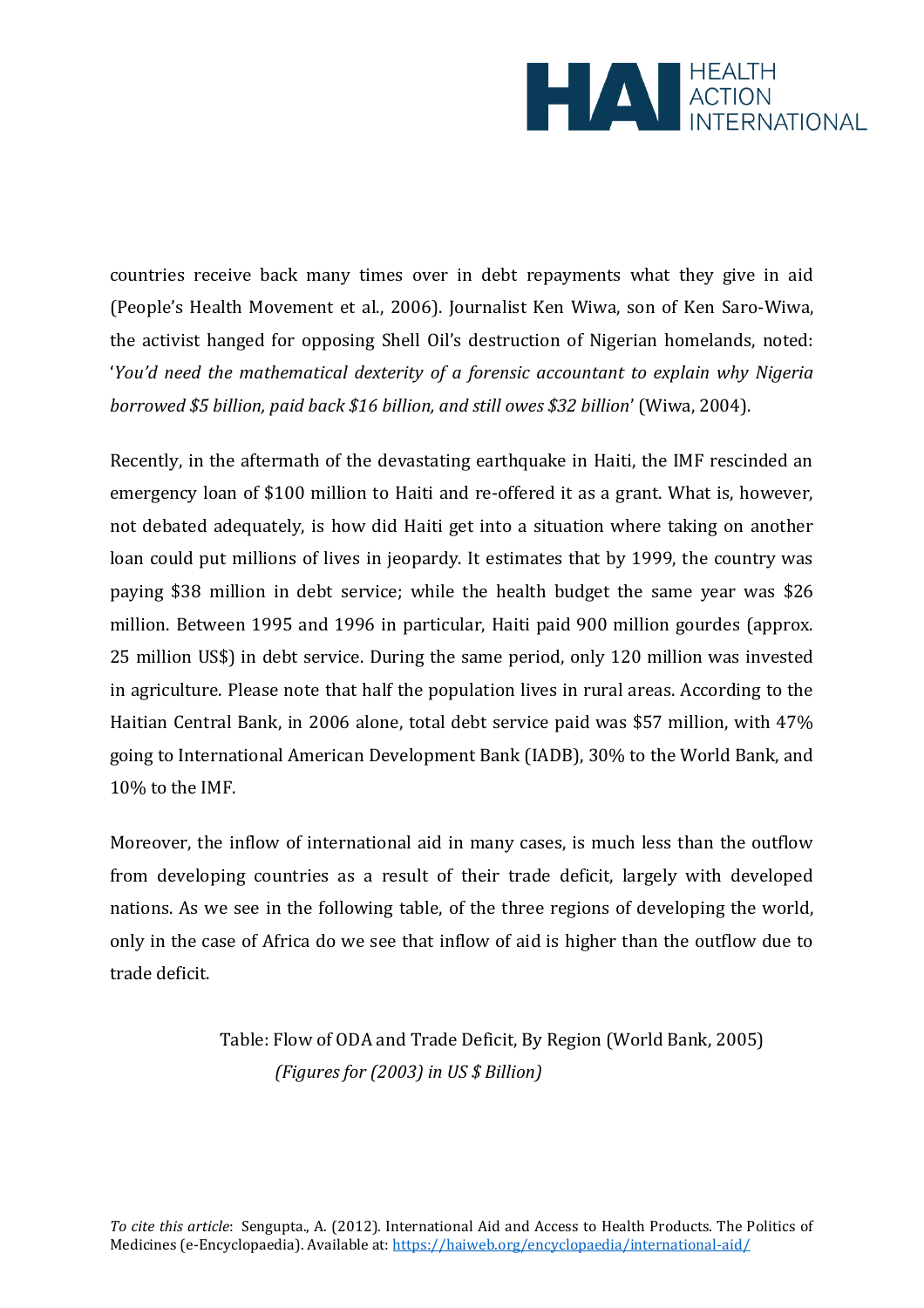

| Region             | Aid l | <b>Trade Deficit</b> |
|--------------------|-------|----------------------|
| Sub-Saharan Africa | 24    | 9                    |
| Asia               |       | 19                   |
| Latin America &    |       | 31                   |
| Caribbean          |       |                      |

However, just prior to the onset of the global financial crisis, export revenues of many developing countries had risen and the burden of servicing external debt for the developing countries had fallen from almost 13 per cent of export earnings in 2000 to below 4 per cent in 2007. This has now been reversed as developing country exports and commodity prices have fallen starkly as a consequence of the crisis.

The quantum of international aid in the form of development assistance has been a cause for considerable debate, and repeated commitments have been made pledging 0.7% of rich-countries' gross national product (GNP) to Official Development Assistance (ODA). First pledged 40 years ago in a 1970 General Assembly Resolution, the 0.7 target has been affirmed in many international agreements over the years, including the [March](http://www.unmillenniumproject.org/documents/07_aconf198-11.pdf)  [2002 International Conference on Financing for Development in Monterrey, Mexico](http://www.unmillenniumproject.org/documents/07_aconf198-11.pdf) and at the World Summit on Sustainable Development held in Johannesburg later that year. However, most developed countries are nowhere near reaching the 0.7% target.

## **Table: Official Development Assistance (ODA) in 2005**

(source: [OECD 2005 \)](http://www.unmillenniumproject.org/documents/07_OECD_2005.pdf)

(\*) Indicates countries that have NOT set a timetable for 0.7%.

| <b>Country</b> | Aid as % of Country | Aid as $%$ |
|----------------|---------------------|------------|
|                | <b>GNI</b>          | 'of        |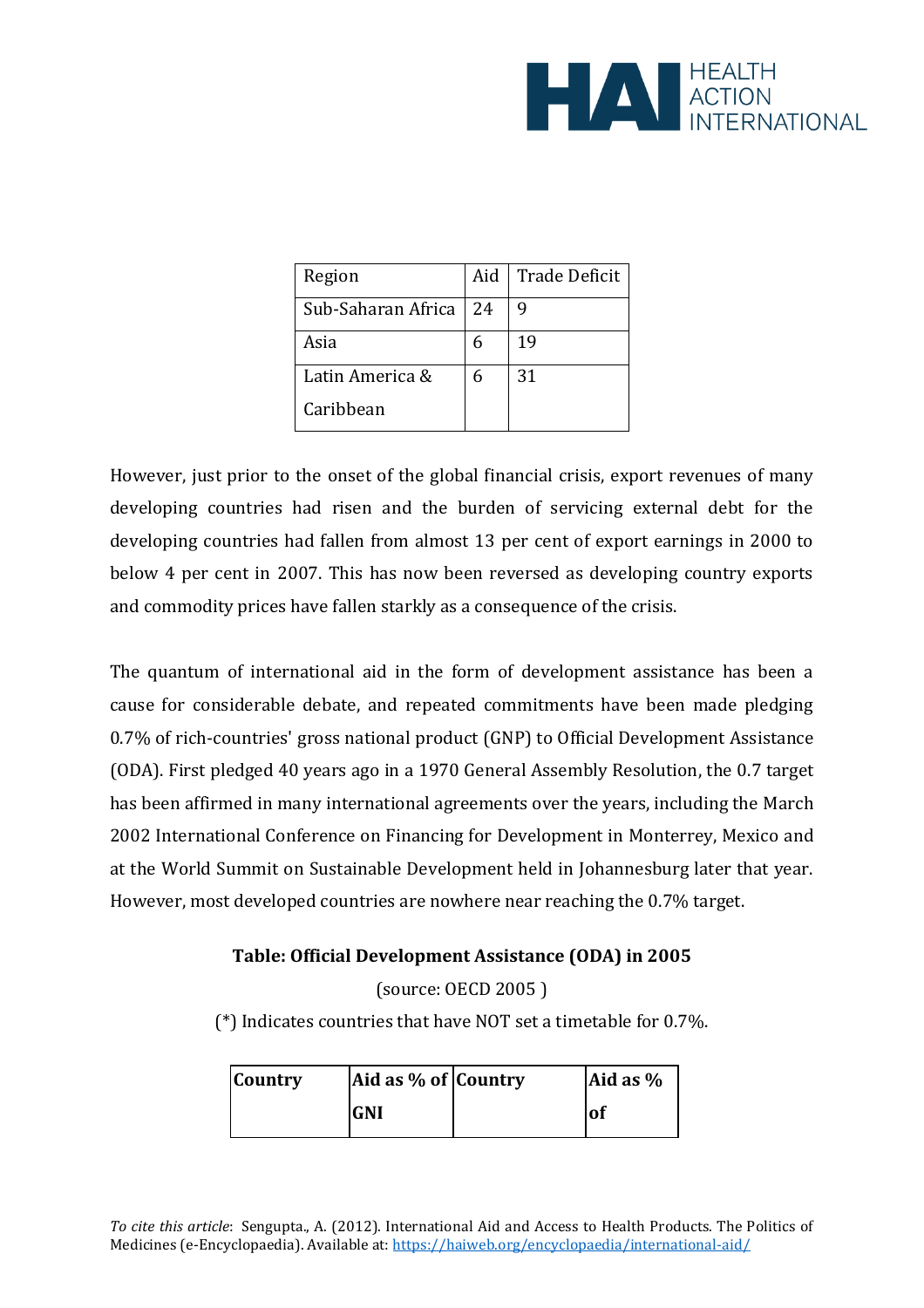

|               |      |                                       | <b>GNI</b> |
|---------------|------|---------------------------------------|------------|
| Australia (*) | 0.25 | Japan (*)                             | 0.28       |
| Austria       | 0.52 | Luxembourg                            | 0.87       |
| Belgium       | 0.53 | <b>Netherlands</b>                    | 0.82       |
| Canada (*)    | 0.34 | New Zealand                           | 0.27       |
| Denmark       | 0.81 | Norway                                | 0.93       |
| Finland       | 0.47 | Portugal                              | 0.21       |
| France        | 0.47 | Spain                                 | 0.29       |
| Germany       | 0.35 | Sweden                                | 0.92       |
| Greece        | 0.24 | Switzerland $(*)$                     | 0.44       |
| Ireland       | 0.41 | United<br>Kingdom                     | 0.48       |
| Italy         | 0.29 | <b>United States</b><br>$(\hbox{}^*)$ | 0.22       |

However, there has been an increase in the absolute quantum of ODA since the 1980s. Total bilateral ODA commitments from OECD members have increased by more than 50% in real terms since 1980–1984, from an annual average of US\$ 70.5 billion in the period 1980–1984 to US\$ 108.7 billion in the period 2002–2006 (Piva & Dodd, 2009).

#### **Donor Priorities Drive Aid Flows**

While the meager allocation towards development assistance is a matter of concern, perhaps of even greater importance is the way such assistance is often linked with political and economic interests of the donor countries. Aid has often served the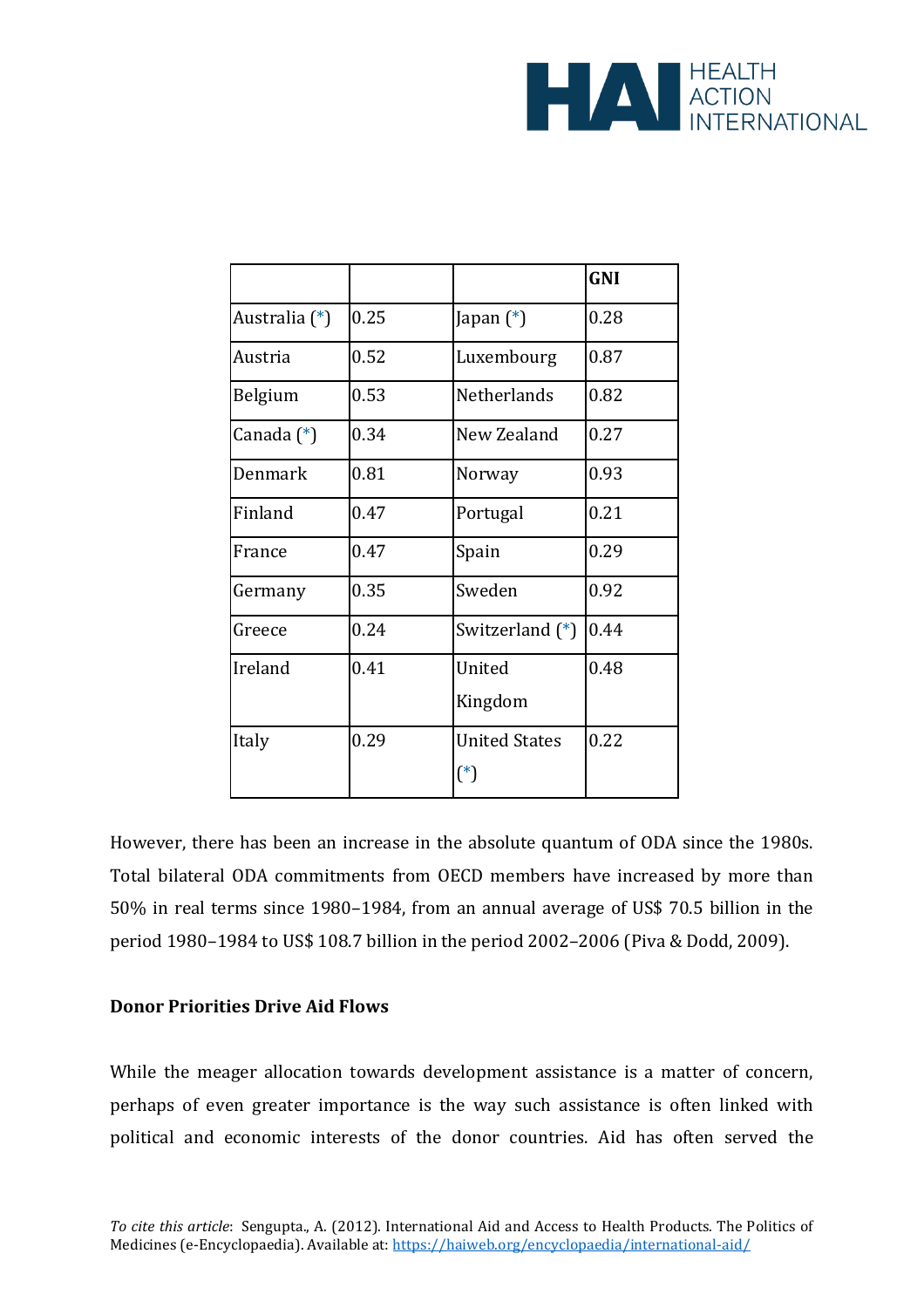

political, strategic or commercial interests of donor nations. Aid is often tied to the purchase of goods and services (in the form of technical cooperation) from donor countries, and similar criticisms are made of debt relief priorities (People's Health Movement et al, 2006). Aid is also accompanied by conditionalities -- the 2003 US commitment to increase its annual aid spending to US\$ 15 billion by 2006, by way of its Millennium Challenge Account, made new funds conditional on 'sound economic policies that foster enterprise and entrepreneurship, including more open markets and sustainable budget policies' (UN, 2002) (in other words, greater market and investment opportunities for US-based firms).

Donor duplicity is evident in the case of philanthropic foundations as well. The Bill and Melinda Gates Foundation – arguably the largest donor in the health sector among all foundations – is a major funder of programmes related to HIV-AIDS control and treatment. Ironically the grants that the Gates foundation makes for health care are also funded through investments made in companies that restrict access to HIV-AIDS medicines. The Gates Foundation has huge investments in Pharmaceutical companies such as Abbott, who have been aggressively promoting Intellectual Property Rights and have been responsible for compromising access to HIV-AIDS medicines in resourcepoor settings. In 2005 the Gates Foundation held \$169 million in Abbott stock, part of \$1.5 billion worth of stock in drug companies (Pillers et al., 2007).

## **Trends in Health ODA**

Recent trends indicate that health ODA as a percent of total ODA has been rising -- OECD/DAC members' total bilateral aid commitments for health in 1980–1984 averaged US\$ 2.8 billion per year (constant 2006 dollars), or 5.3% of all ODA. This figure remained virtually unchanged up to the end of the 1990s, increasing thereafter to an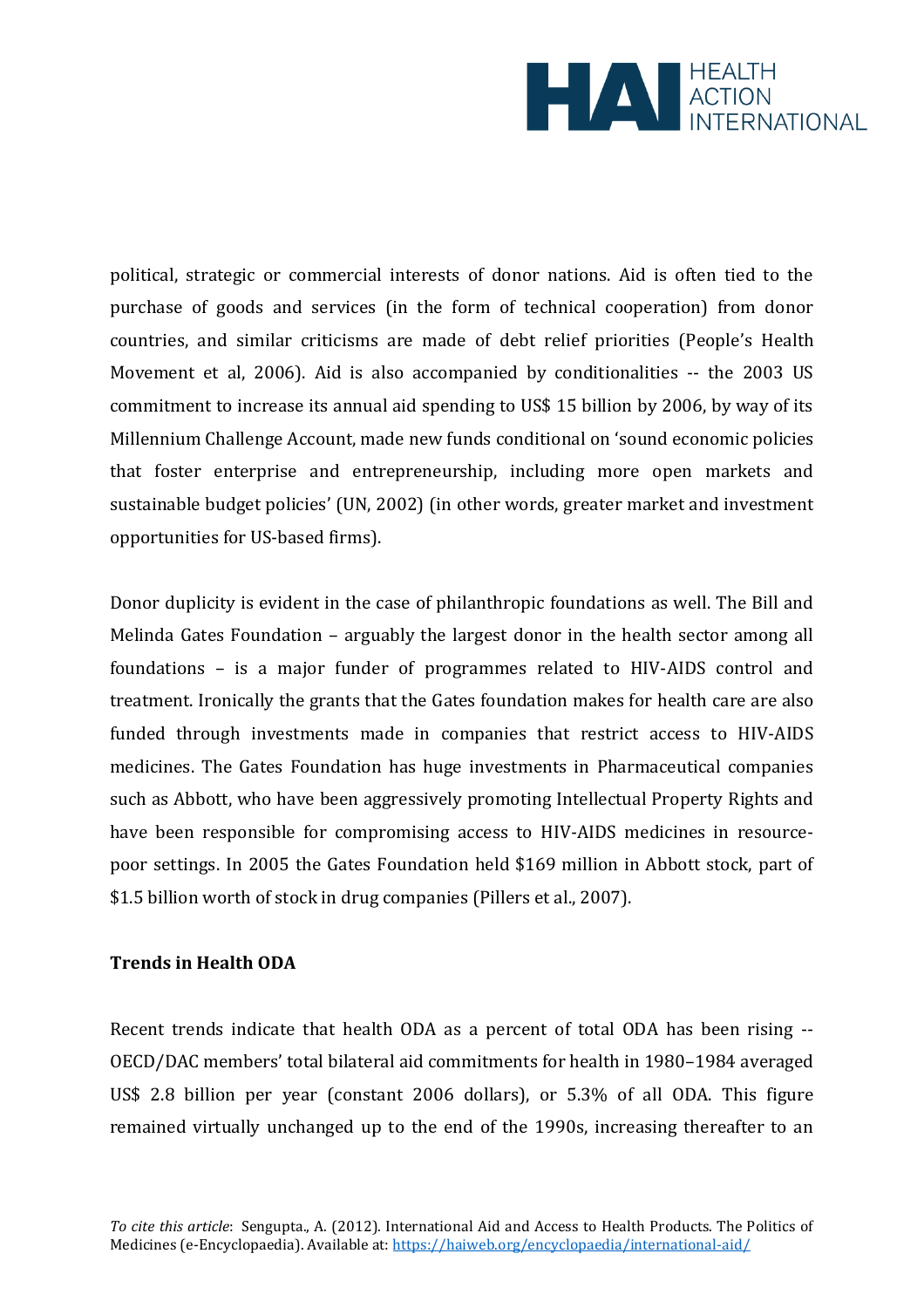

annual average of US\$ 6.4 billion in 2002–2006, equivalent to 7.8% of total ODA (Piva & Dodd, 2009).

However the recent trend of increasing allocations for health care is accompanied by several issues of concern. More often than not, donor or global concerns (rather than national priorities of donor nations) determine aid flows in health. Thus, the funding for Millennium Development Goal 6 (combat HIV/ AIDS, malaria and other diseases) accounts for much of the recent increase in health ODA, while many other health priorities remain insufficiently funded. Funding for HIV/AIDS accounted for almost one third (32%) of total health ODA for the period 2002–2006.

At the country level, aid is highly fragmented, and often lacking in synergy and coherence between different donors. The multiplicity of instruments and channels of aid is a major challenge for the governance of health, especially in the poorest countries which are critically dependant on such aid to develop health systems and health policies (Kickbusch, 2000). In 2002–2006, global and regional multi-country initiatives accounted for 25% of all health ODA. Global and regional multi-country initiatives are important mechanisms for targeting funding at global health challenges. However, as the overarching operational and programming priorities of such initiatives are set at the regional or global level, they are often not fully aligned with national priorities. This can result in an uneven pattern of investment across the sector (Piva & Dodd, 2009).

While there is more money available for health, through ODA flows, such flows are too commonly channelized in pre-determined areas and leave little room for flexibility. General budget support, wherein donors channel their aid directly into the budget of a recipient country, is arguably one of the most efficient aid modalities: it avoids many of the costs and inefficiencies associated with projects; it is easier to align with the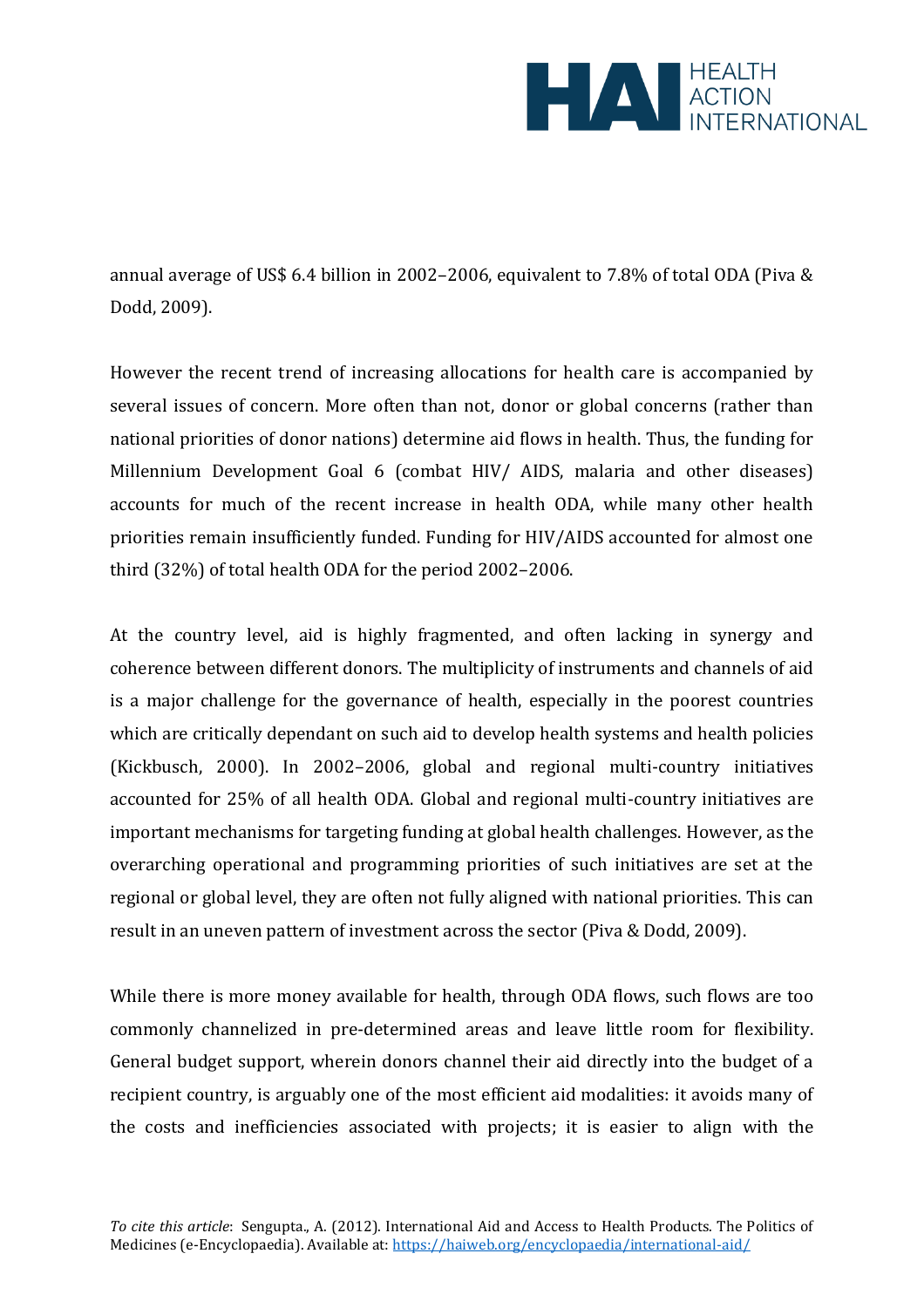

recipient's priorities; and it opens the way to a broader, strategic dialogue on economywide issues (Killick & Lawson, 2007). However, overall, general budget support commitments account for a small part of all ODA -- in 2002–2006 they were equivalent to 6.4% of total ODA.

#### **International Aid and Access to Medicines**

Let us now turn to the specific context of how international aid impacts on access to medicines. Many essential medicines are inaccessible to the poor in developing countries for two main reasons. First, there are large gaps in the availability of medicines in both the public and private sectors; second, the prices of the medicines that are available are high in relation to their international reference prices (UN, 2009). Median prices of essential medicines in developing countries are on average, 2.5 times higher than international reference prices in the public sector, and 6.1 times higher in the private sector (UN, 2009). International aid seldom addresses the generic reasons for the twin maladies. Poor availability of essential medicines is a function of technological backwardness and capabilities in LDCs and poor developing countries. Yet, development assistance rarely attempts to remedy the situation through technology transfer mechanisms that could build manufacturing capabilities for basic medicines in developing countries.

Medicine prices are inordinately high in many poor countries because they are imported, and also because new medicines are protected by IPRs and the monopoly prices charged by pharmaceutical companies for patent-protected medicines are beyond the reach of most patients in these countries. Yet, the large donor countries and multilateral agencies such as the World Bank and the IMF are some of the strongest votaries of a strong IP system. Not just that, the same actors have been responsible for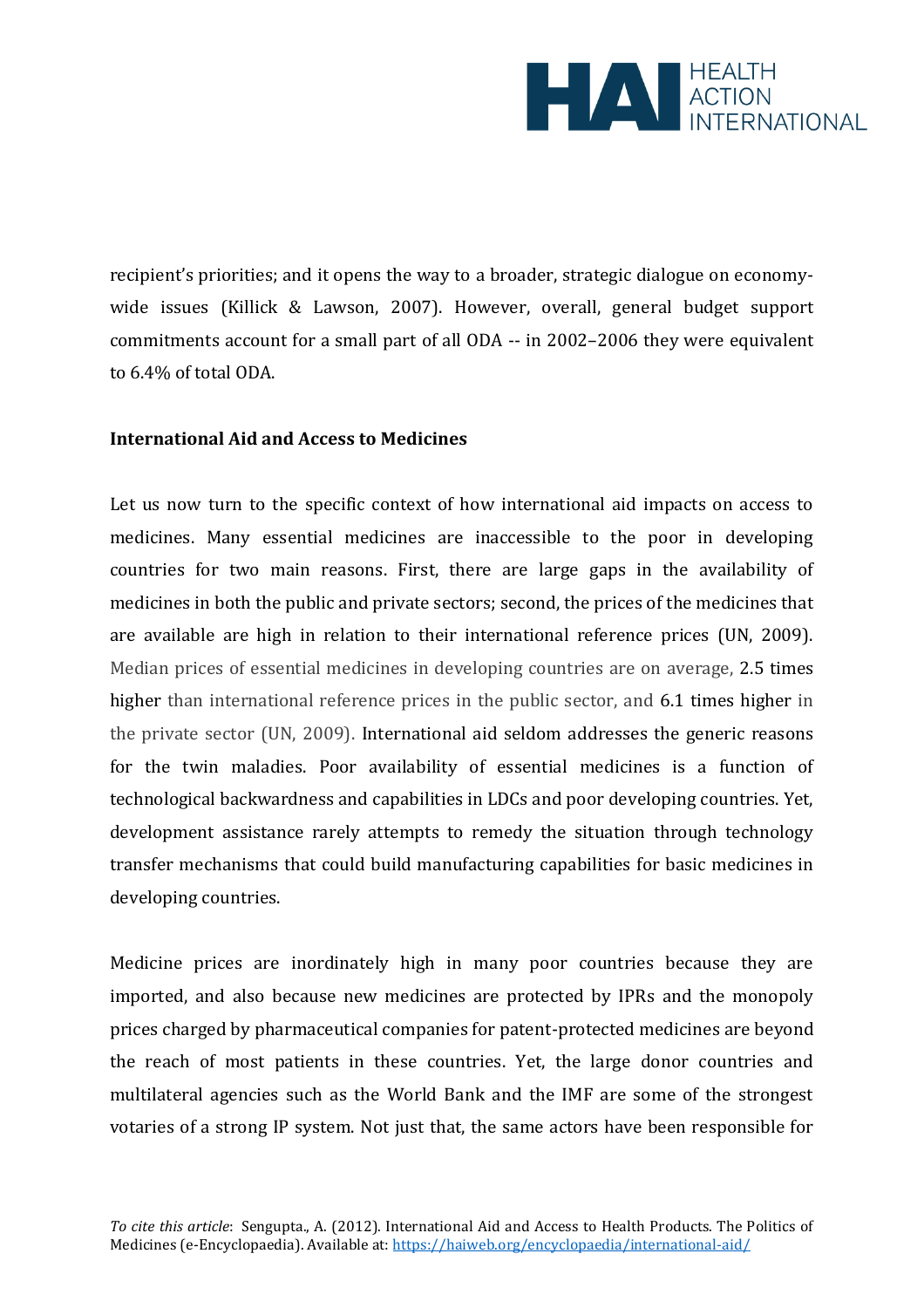

obstructing the use of health safeguards that are available in the TRIPS agreement, and which can be used to break patents and allow manufacture of cheap generic medicines. A case in point is the immense pressure brought upon by the US Government on Thailand, after the latter issued compulsory licenses for the manufacture of HIV-AIDs medicines and a cardio vascular medicine in 2008.

As a consequence an inordinately large proportion of aid for disease control programmes in developing countries that are supported by development assistance, needs to be allocated for purchase of medicines – the prices of which could have been much lower if the assistance was channelized differently.

# **Drug Donations**

Finally, we turn, to the vexing issue of drug donations. This is often the most visible form of assistance in the health sector, especially in disaster situations. Unfortunately, all drug donations do not necessarily improve access or assist countries in dealing with disaster situations. There are many different situations in which drugs are donated -- in acute emergencies or as part of development aid in non-emergency situations. They may be corporate donations (direct or through private voluntary organizations), aid by governments, or donations aimed directly at single health facilities.

Some common, but unfortunately recurring problems with drug donations include the following (WHO, 1999)

- Donated drugs are often not relevant for the emergency situation, for the disease pattern or for the level of care that is available.
- Many donated drugs arrive unsorted and labelled in a language which is not easily understood, viz in an unfamiliar language and/or without an International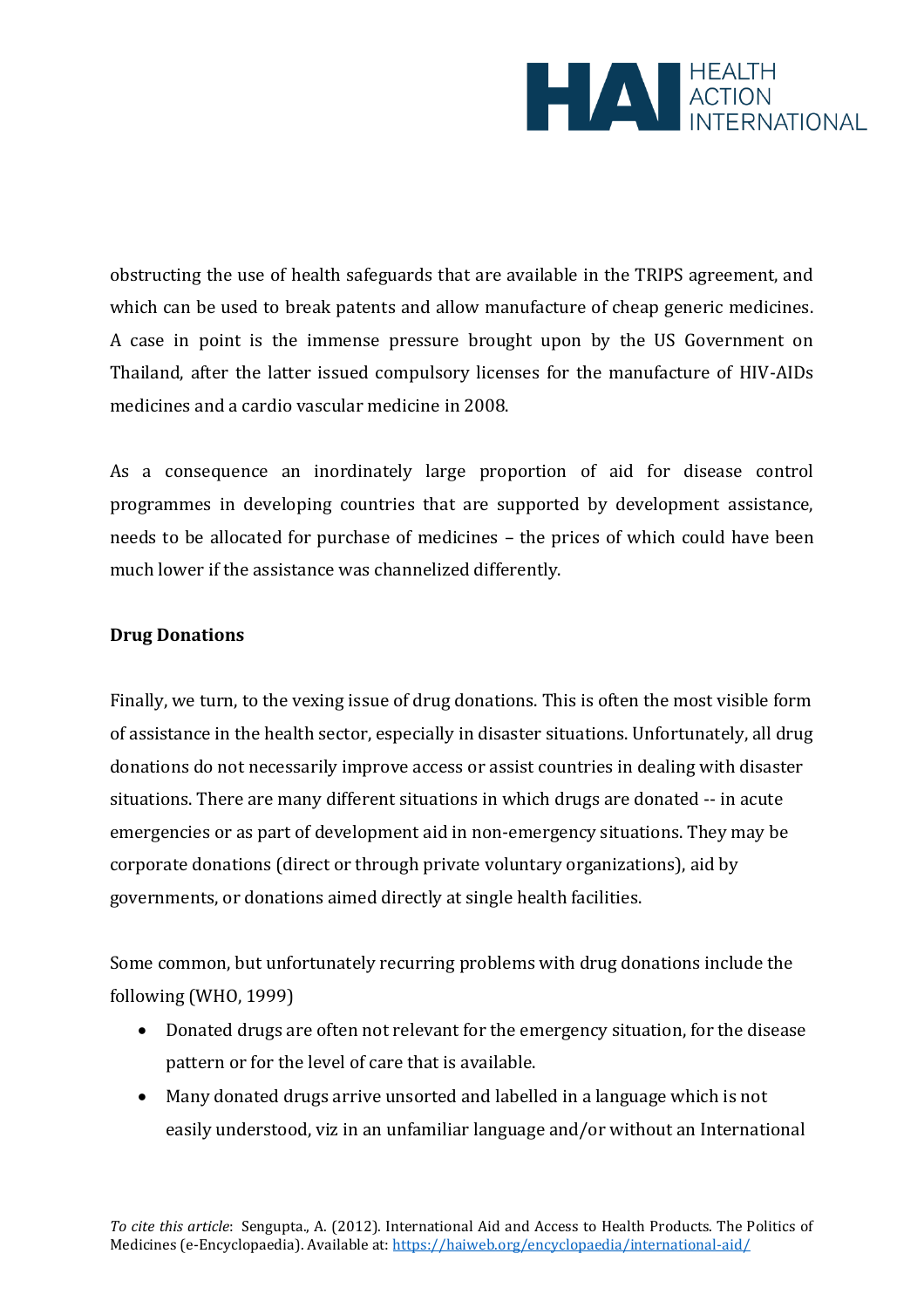

Nonproprietary Name (INN) or generic name on the label.

- Double standards may be in play, where the donated drugs do not comply with standards in the donor country. They may be near-expiry or expired drugs, or free samples returned to pharmacies health professionals.
- The donor agency sometimes ignores local administrative procedures for receiving and distributing medical supplies. The distribution plan of the donor agencies may conflict with the wishes of national authorities.
- Donated drugs may have a high declared value, e.g. the market value in the donor country rather than the world market price. In such cases import taxes and overheads for storage and distribution may be unnecessarily high, and the (inflated) value of the donation may be deducted from the government drug budget.
- Drugs may be donated in the wrong quantities, and some stocks may have to be destroyed, thus adding to the burden at the receiving end.

Given the widespread nature of problems associated with inappropriate drug donations, it is imperative that all drug donations be scrutinised, using the benchmark set by the WHO's "Guidelines for Drug Donations" .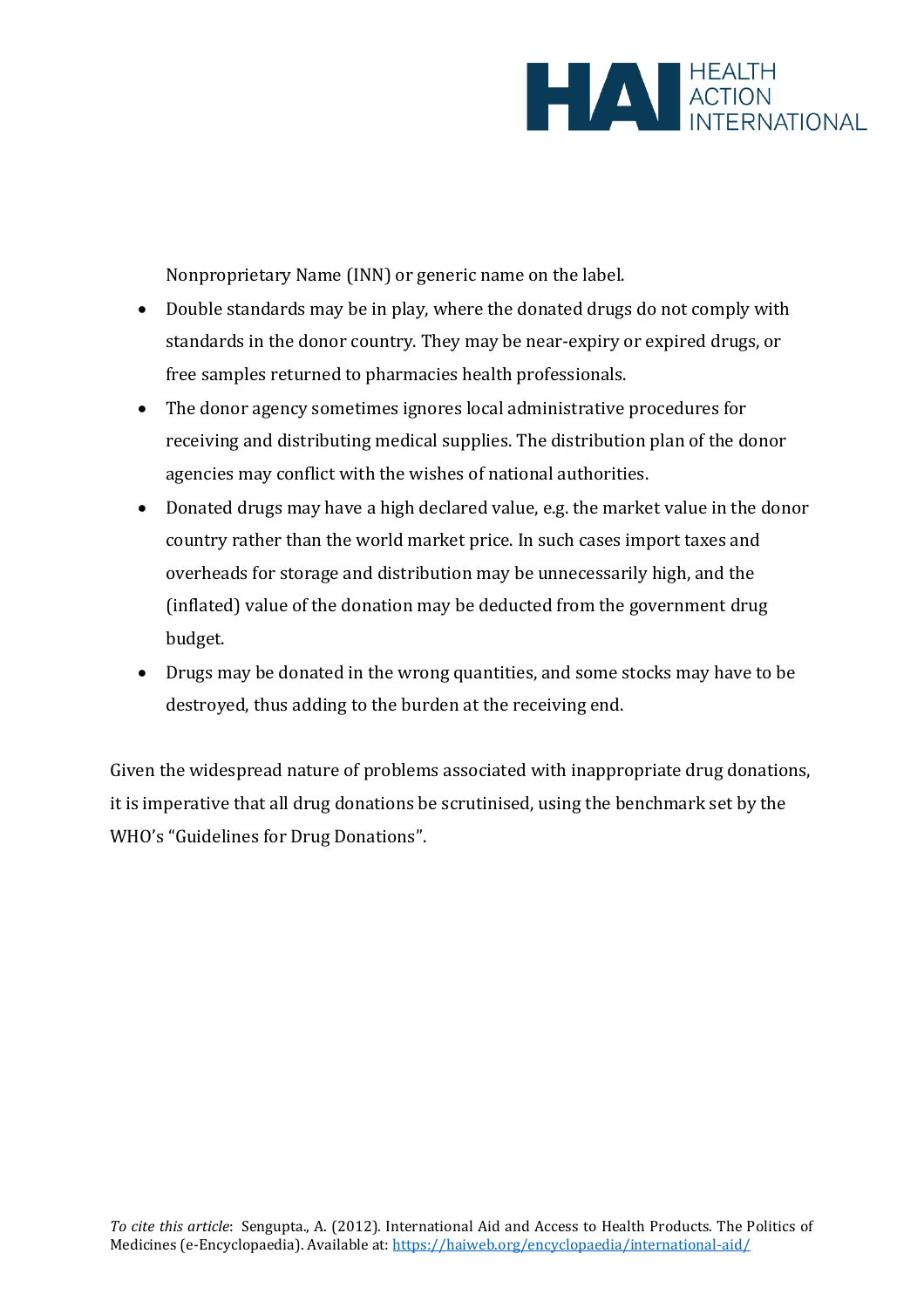

# References

Kickbusch I. (2000). The development of international health policies – accountability intact? Social Science Med 2, 51, 979-89.

Killick T, Lawson A. (2007) Budget support to Ghana: a risk worth taking? Overseas Development Institute: Briefing Paper 24, Londen.

People's Health Movement, Medact, Global Equity Gauge Alliance. (2006). Global health watch 2005-2006. Londen/New Yorks: Zed Books Ltd.

Pillers.C, Sanders.E, Dixon.R. Dark cloud over good works of Gates Foundation, Los Angeles Times, 7 January 2007.

Piva, P, Dodd.R. (2009) Where did all the aid go? An in-depth analysis of increased health aid flows over the past 10 years. Bull World Health Organ, 87, 930–939.

UN Secretary-General (2002). Outcome of the International Conference on Financing for Development. New York: United Nations. Available at www.un.org/esa/ffd/a57–344– ffd-outcome.pdf [accessed 1 February 2005].

UN. (2009). Strengthening the Global Partnership for Development in a Time of Crisis, MDG Gap Task Force Report 2009. New York: United Nations.

WB Group. (2005). World Development Indicators. Washington, DC: World Bank.